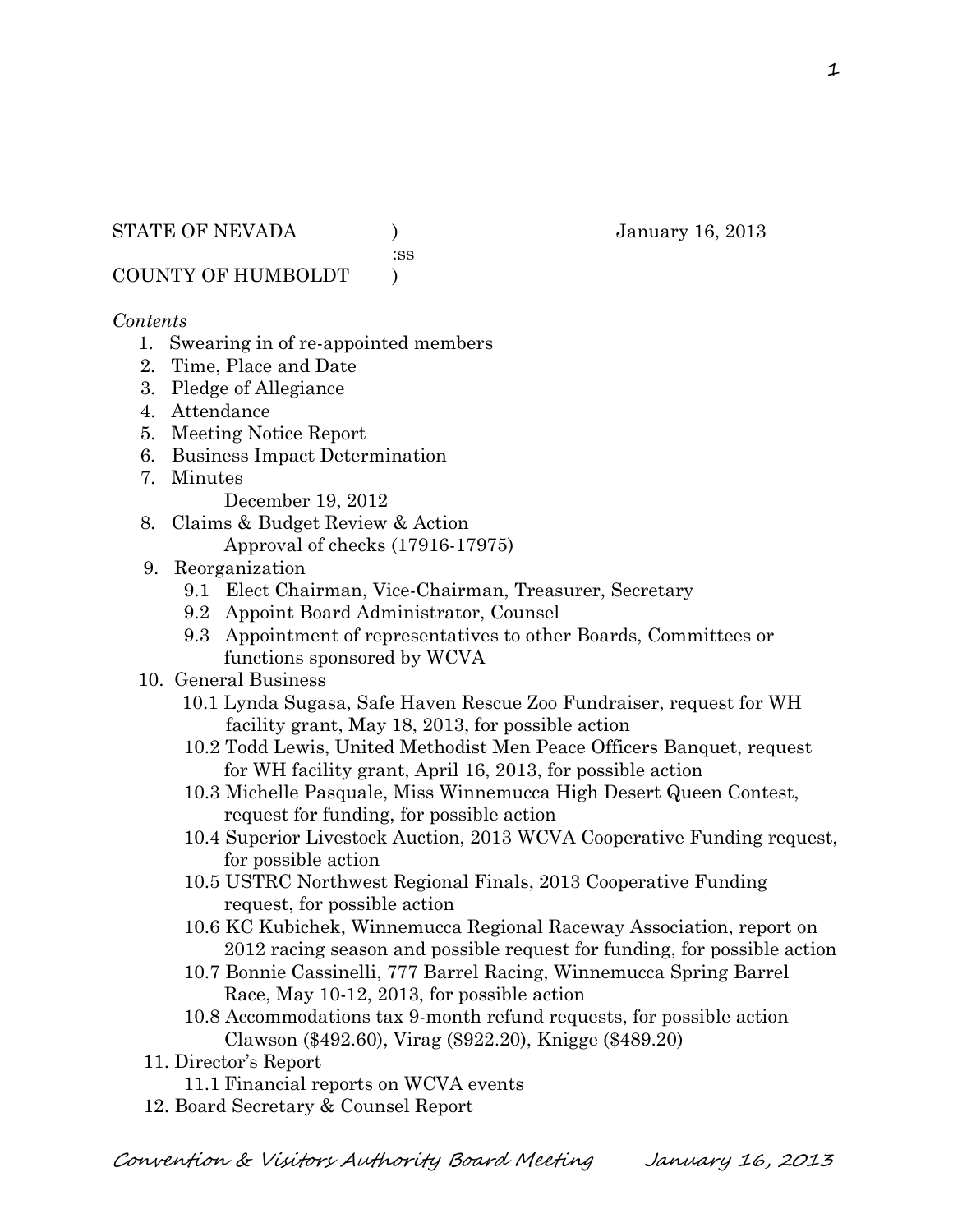- 12.1 Review monthly report, for discussion
- 12.2 Chamber of Commerce report, for discussion
- 12.3 Update on East Hall carpet & tile installation project & invoices, for discussion & possible action
- 12.4 Update on East Hall Marquee & Awning Project, review draft bid request forms, for discussion and possible action
- 12.5 Review Counsel's rep letter for 2011-2012 audit, for discussion
- 12.6 Review ethics procedures, regs & reports, for possible action
- 13. Board Administrator
	- 13.1 December Financial reports
	- 13.2 Options to diversity cash investments, for possible action
	- 13.3 Status of room tax audits, for possible action
- 14. Other Reports
- 15. Next Meeting Date
- 16. Adjournment

#### **MINUTES, JANUARY 16, 2013**

#### **1. Swearing in of re-appointed members**

At the January 7, 2013 Humboldt County Commission meeting Terry Boyle (Hotel Representative), Don Stoker (Motel Representative) and Rodd William Stowell (Business Representative) were re-appointed to a 2-year term as members of the Winnemucca Convention & Visitors Authority Board. They were sworn in to their positions by Board Secretary, Bill Macdonald.

**2. Time, Place and Date.** The Winnemucca Convention and Visitors Authority met in regular session in full conformity with the law at the Winnemucca Convention Center, East Hall, Winnemucca, Nevada at 4:00 pm on Wednesday, January 16, 2013 with Chairman Terry Boyle presiding.

#### **3. Pledge of Allegiance.**

**4. Attendance.** *Convention and Visitors Authority Board Officials Present:*

| Terry Boyle          | Chairman and Hotel Representative         |  |
|----------------------|-------------------------------------------|--|
| Rodd William Stowell | Vice Chairman and Business Representative |  |
| Don Stoker           | Treasurer and Motel Representative        |  |
| Jim Billingsley      | City Representative                       |  |
| Bill Macdonald       | Secretary and Counsel                     |  |
| Kendall Swensen      | Board Administrator                       |  |
|                      |                                           |  |

*Convention and Visitors Authority Board Officials Absent:* Dan Cassinelli County Representative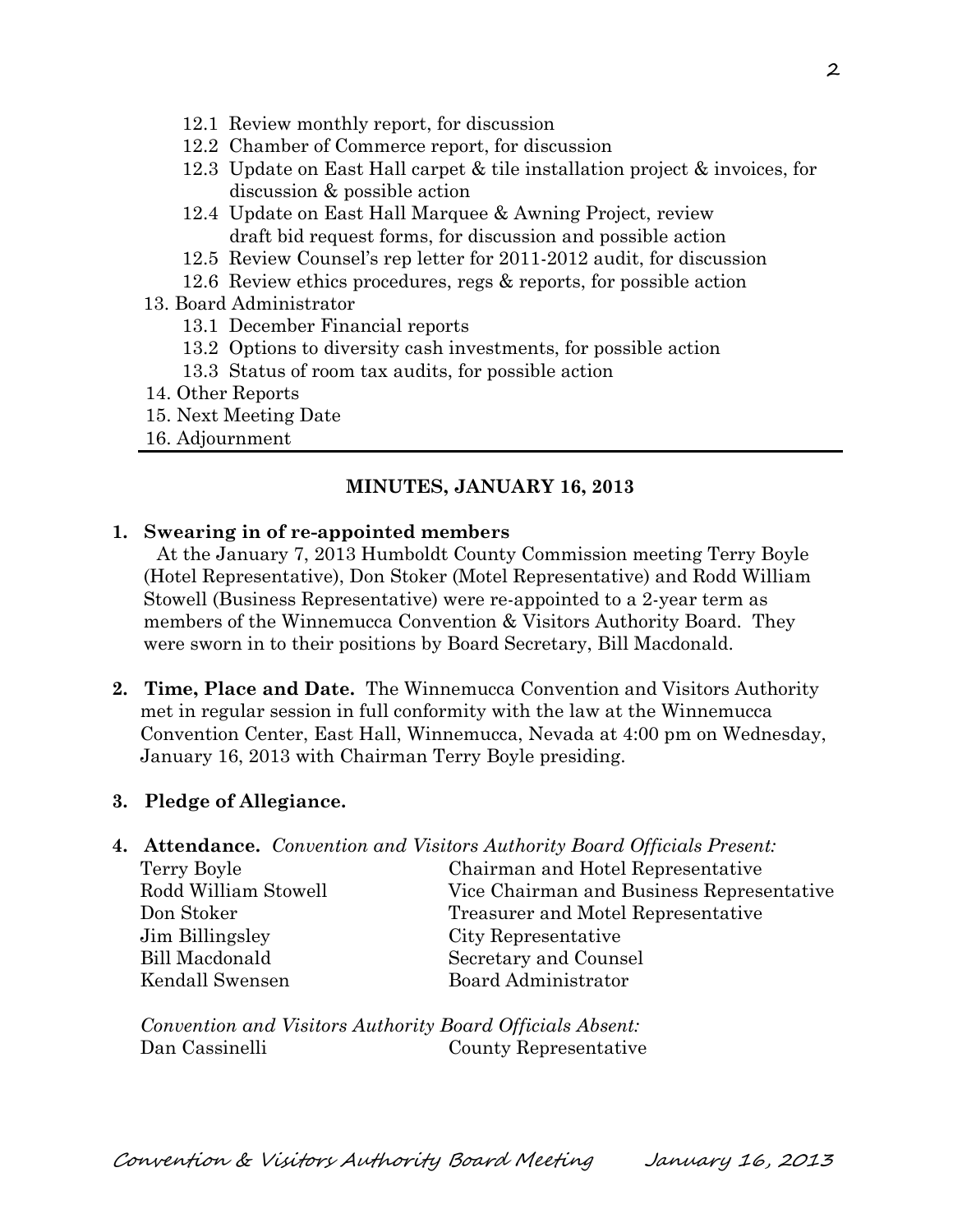*Staff Members Present:* Kim Petersen Director Shelly Noble **Administrative Clerk** 

*Staff Members Absent:* None

*Others Present:* Todd Lewis United Methodist Men Curtis Calder Gold Diggers Motorcycle Club Lynda Sugasa Safe Haven Rescue Zoo Christine Chavez Wmca Regional Raceway Association Wendy McMillan Miss Wmca High Desert Queen Contest Bailey Reynolds Miss Wmca High Desert Queen Contest Ron Jenkins DCONN (Dwarf Car Racing) Buddy Quilici DCONN (Dwarf Car Racing) Stan Rorex United Methodist Men KC Kubichek Wmca Regional Raceway Association Mike Scott Wmca Regional Raceway Association Michelle Pasquale Miss Wmca High Desert Queen Contest Maclyn Crnkovich Miss Wmca High Desert Queen Contest Fawn Reynolds Miss Wmca High Desert Queen Contest Kathrin Rogers Miss Wmca High Desert Queen Contest Sarah Rogers Miss Wmca High Desert Queen Contest Bonnie Cassinelli 777 Barrel Racing

#### **5. Meeting Notice Report.**

Chairman Boyle reported that notice, including meeting agenda, was posted by Shelly Noble by 9:00 am Friday, January 11, 2013 at Humboldt County Library, Court House, Post Office, City Hall and Convention Center West Hall. No persons have requested mailed notice during the past six months.

- **6. Business Impact Determination.** After review of the January 16, 2013 agenda, *Don Stoker made a motion that no proposed agenda item is likely to impose a direct and significant economic burden on a business or directly restrict formation, operation, or expansion of a business. The motion carried, 4-0.*
- **7. Minutes.**

Prior meeting minutes of December 19, 2012. *Don Stoker made a motion to accept the minutes of the December 19, 2012 meeting. Motion carried, 3-0. Jim Billingsley abstained because he was unable to attend this meeting.*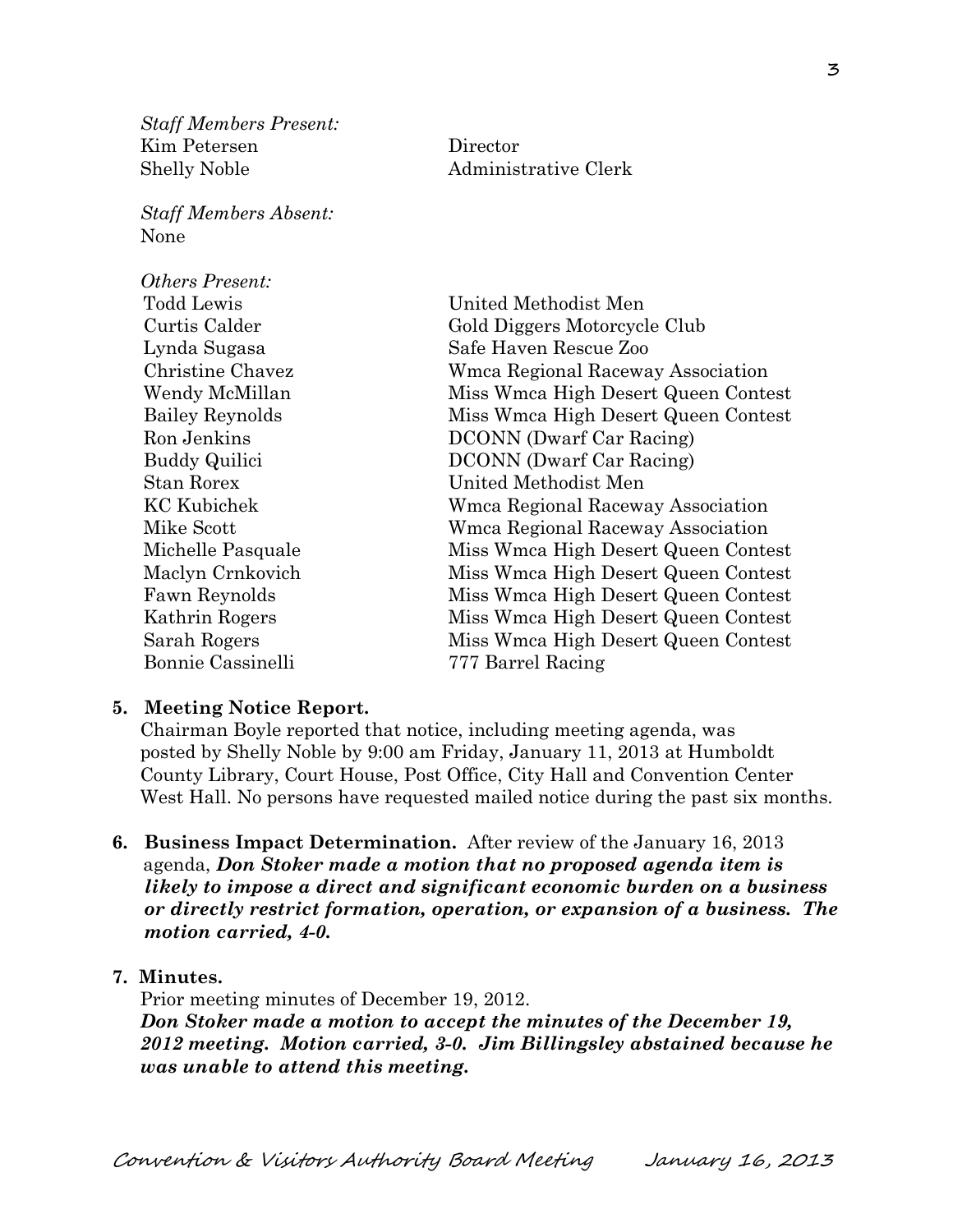**8. Claims.** The following claims were submitted for payment and approved on January 16, 2013:

| <b>BANK ACCOUNT</b> | <b>CHECK NUMBERS</b> | AMOUNT       |
|---------------------|----------------------|--------------|
| Nevada State Bank   | 17916-17975          | \$169,425.79 |

*Rodd William Stowell made a motion to approve all claims as submitted. The motion carried, 4-0.* 

#### **9. Reorganization**

**9.1 Elect Chairman, Vice-Chairman, Treasurer, Secretary** *Jim Billingsley made a motion nominating Terry Boyle as WCVA Chairman, Rodd William Stowell as WCVA Vice-Chairman, Don Stoker as WCVA Treasurer and Bill Macdonald as WCVA Secretary for 2013 and 2014. Motion carried, 4-0.* 

**9.2 Appoint Board Administrator, Counsel** *Jim Billingsley made a motion nominating Kendall Swensen as WCVA Board Administrator and Bill Macdonald as WCVA Board Counsel for 2013 and 2014. Motion carried, 4-0.*

**9.3 Appointment of representatives to other Boards, Committees or functions sponsored or supported by WCVA** Board appointments will be made at a future date.

#### **10. General Business.**

**10.1 Lynda Sugasa, Safe Haven Rescue Zoo Fundraiser, request for WH facility grant, May 18, 2013, for possible action**

This will be the 6th year that Safe Haven Rescue Zoo has hosted this fundraiser which will help offset the costs of their operation. Over the past year they have seen visits to the facility increase from approximately 1,000 to nearly 2,000. Ms. Sugasa attributes this to the increased exposure they have received through advertising grants they have taken advantage of and the success they have seen in the wild animals they have been able to take in and care for. In 2006, they had 20 animals housed at their operation. Recently, they were approved for up to 70 by Pershing County and are looking to increase their funding base to accommodate the additional residents. Last year the attendance at the banquet was around 270. This year they are hoping for an attendance over 300. Also, Ms. Sugasa is requesting additional costs be covered by the WCVA this year, not just the building fee. These are the two bars (\$50), marquee (\$25) and linen (\$126) for a total request of \$801. *Don Stoker made a motion approving a facility grant in the amount of \$800 (\$600 West Hall, \$50 portable*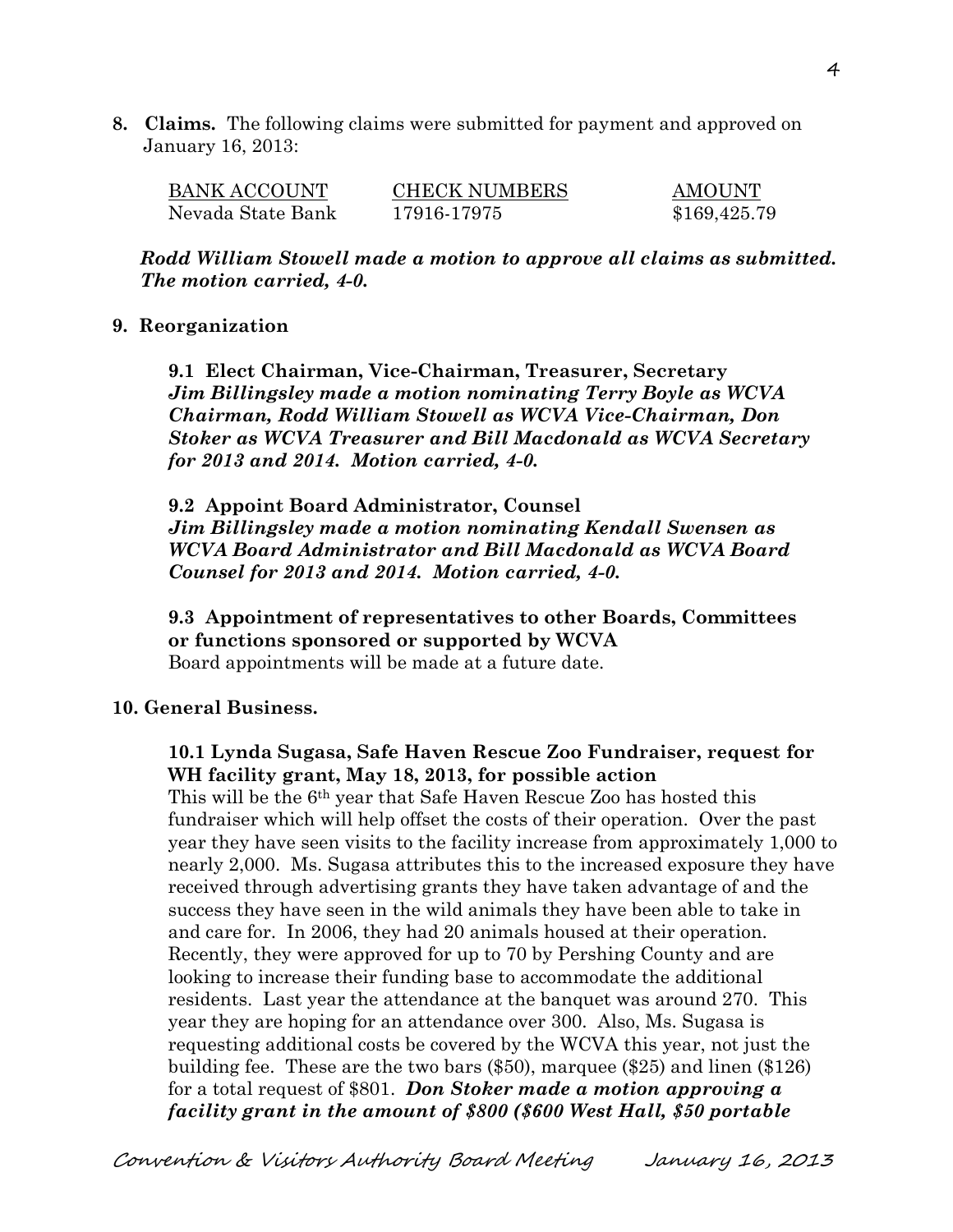*bar rental, \$25 marquee rental, \$125 linen fees) for the Safe Haven Rescue Zoo's Annual Fundraiser on May 18, 2013. Safe Haven Rescue Zoo is responsible for any other customary Convention Center charges. Motion carried, 4-0.*

**10.2 Todd Lewis, United Methodist Men Peace Officers Banquet, request for WH facility grant, April 16, 2013, for possible action** Mr. Lewis and Stan Rorex are here representing the United Methodist Men and to make this request. This is the  $42<sup>nd</sup>$  year that they have sponsored this event to honor our local law enforcement and emergency response personnel. Last year they had 150 attend and are hoping to increase that attendance this year. Board members all agreed that this was a nice gesture to these local heroes and support the efforts of the United Methodist Men. *Rodd William Stowell made a motion approving a facility grant in the amount of \$510 (\$360 West Hall, \$150 kitchen rental). United Methodist Men are responsible for any other customary Convention Center charges. Motion carried, 4-0.*

#### **10.3 Michelle Pasquale, Miss Winnemucca High Desert Queen, request for funding, for possible action**

Mrs. Pasquale is a member of the board for the Miss Winnemucca High Desert Rodeo Queen organization. These young ladies represent Winnemucca at various local and state western events. Currently, there are three queens, one in each age group. Their contest is February 23 and they are here to request assistance with funding to offset some of the expenses incurred as they compete and attend these events. This funding would be in addition to the funds that each young lady is required to raise once she is crowned. Board members were reluctant to set a precedent in supporting this organization with a cash donation since our community has many youth groups that represent Winnemucca at athletic and other events. All are worthwhile and they are concerned that similar groups may then start coming to this board to make donation requests. This board is more comfortable supporting these organizations by approving Convention Center facility grants so that larger fundraising events can be produced. Mrs. Pasquale emphasized the positive response these ladies have received and the great PR it provides to our community. *Terry Boyle made a motion approving a one-time grant in the amount of \$1,000 to the Miss Winnemucca High Desert Rodeo Queen contest organization. Motion carried, 4-0.* 

#### **10.4 Superior Livestock Auction, 2013 WCVA Cooperative Funding request, for possible action**

Jim Davis is making his annual request in support of this event, which is one of the largest of the year. He is requesting a \$20,000 grant. Last year was the 20<sup>th</sup> anniversary of the auction and this board awarded it a \$20,000

5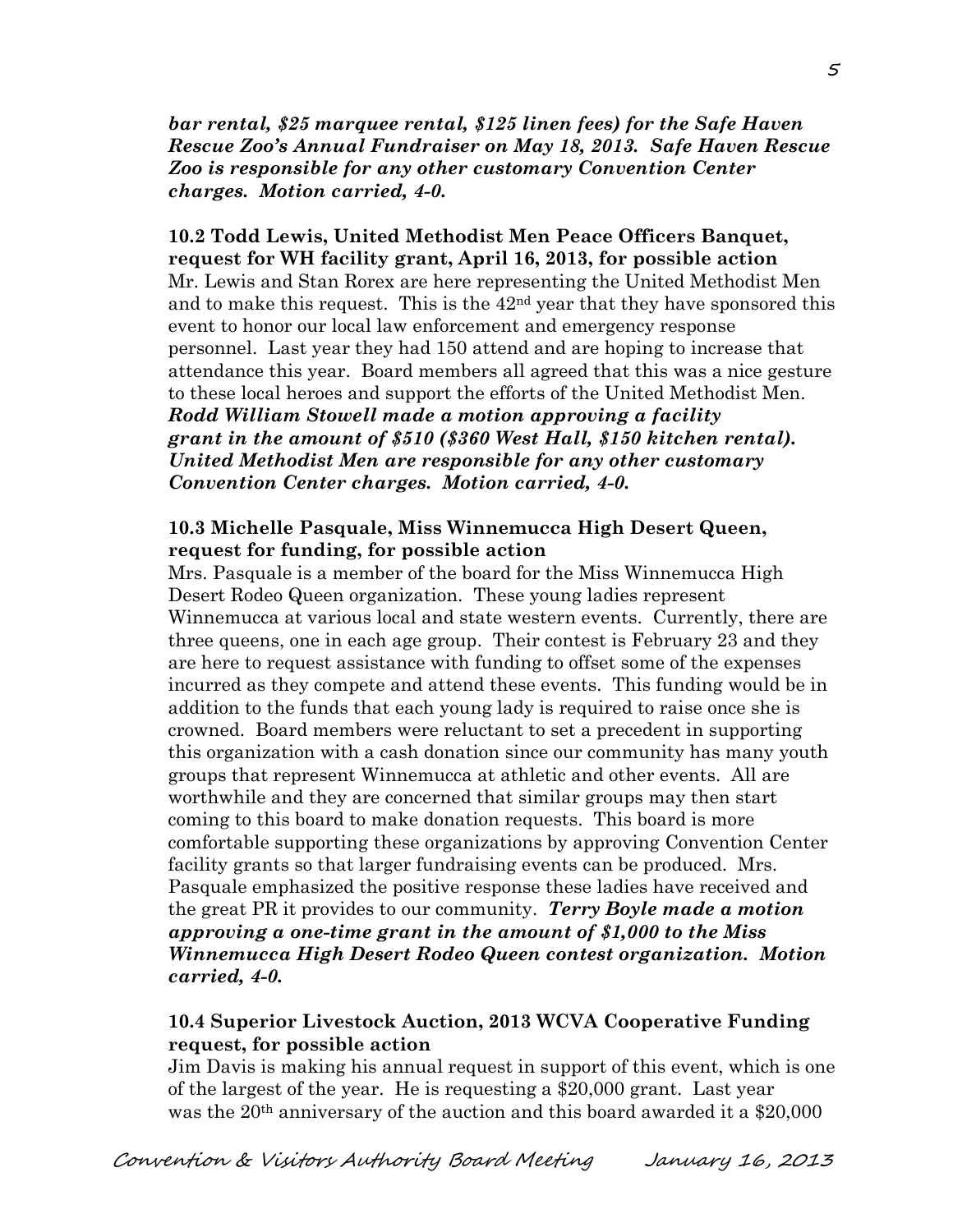grant. In years past, Jim has requested \$20,000 and this board has awarded him \$15,000. This is in addition to the West Hall facility grant of \$3,000 (5 days @ \$600/day). *Don Stoker made a motion approving a \$3,000 West Hall facility grant plus a \$15,000 Cooperative Funding grant to Superior Livestock Auction for their event July 29-August 2, 2013. Motion carried, 4-0.* 

## **10.5 USTRC Northwest Regional Finals, 2013 WCVA Cooperative Funding request, for possible action**

This event has been produced here for many years. It used to be one of the larger western events, but the past few years have seen overnight stays fall off quite dramatically. It's still a good event. It just doesn't have the overall economic impact it once did. Last year they were awarded a \$7,500 grant. They requested additional funding for the facility and stalls, but this board did not feel more funding was justified. This year they are requesting a \$7,500 grant plus an additional \$7,500 to cover stall fees. *Don Stoker made a motion approving a \$7,500 Cooperative Funding grant to the USTRC Northwest Regional Finals, August 23-25, 2013. Motion carried, 4-0.* 

## **10.6 KC Kubichek, Winnemucca Regional Raceway Association, report on 2012 racing season and possible request for funding, for possible action**

Mr. Kubichek and members of the Winnemucca Regional Raceway Association came before the board to report on their 2012 season and plans for the upcoming 2013 racing season. As this board is aware, last year they awarded WRRA funds for various projects at the raceway. One project was a dwarf car race that they were not able to run so WRRA returned \$5,000 to WCVA. This was the approximate amount appropriated for this race. They are here to report that this year the dwarf car race will be in June and it will be the first one of the season so they expect it will be well attended. They would like to request \$5,000 funding for this race, once again. They are also requesting an additional \$14,000 that will be used for a new PA system and to refurbish the bleachers. The old PA system will be used in the pits. Both are badly needed, as anyone who has attended the races knows. As always, they have a volunteer base that will put in the hours necessary to install and maintain these improvements. A few years ago WRRA purchased a water truck with the assistance of the WCVA. This board gave them a grant for a portion of the expense and the remainder of the cost was covered by a 5-year, no interest loan. The WRRA has repaid this loan and would like to request that this \$14,000 request be in the form of a \$7,000 grant and a \$7,000 5 year, no interest loan.

*Don Stoker made a motion approving a \$5,000 grant to the Winnemucca Regional Raceway Association in support of their dwarf car race in June 2013. Motion carried, 4-0.*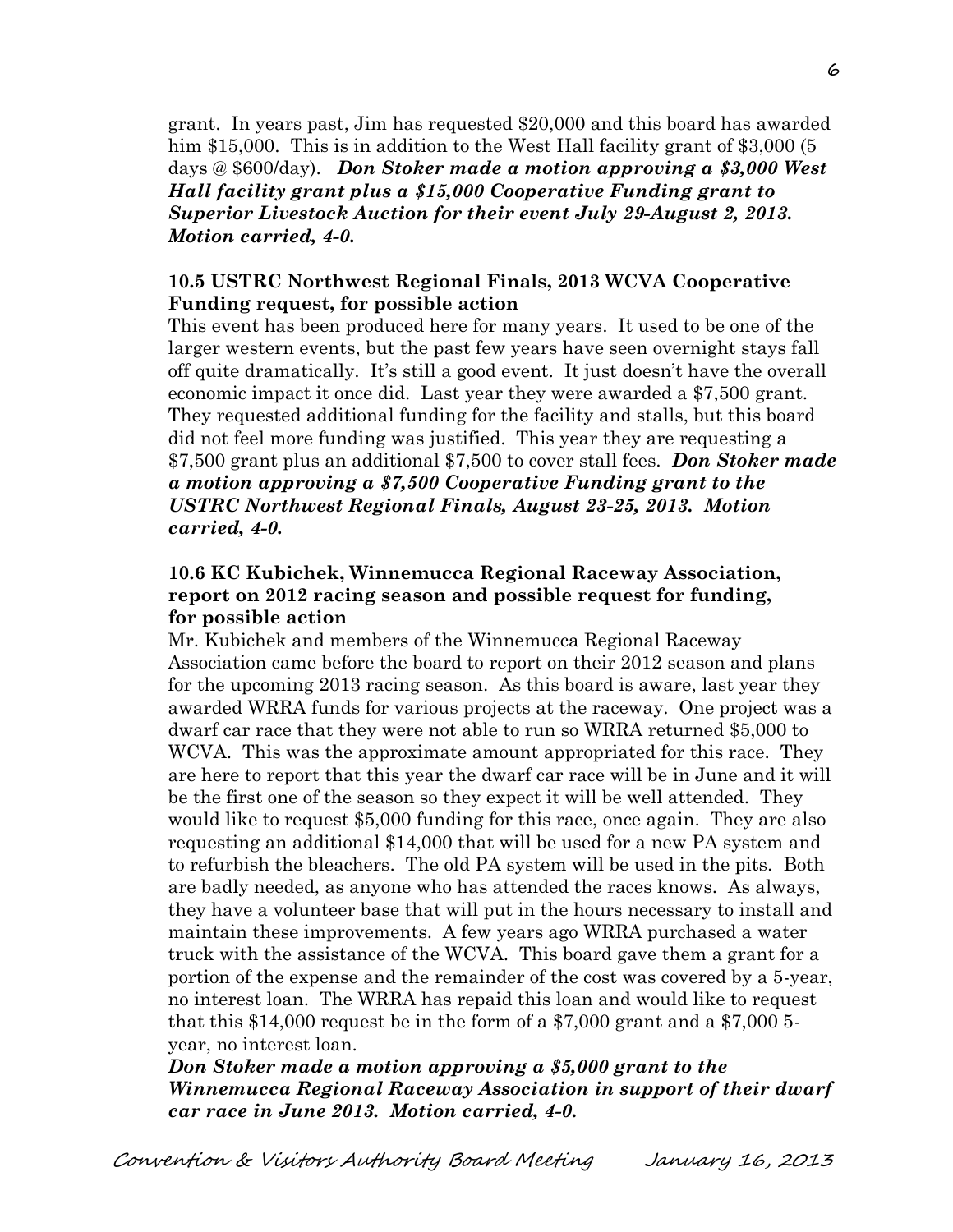# *Jim Billingsley made a motion approving a \$7,000 grant and a \$7,000 5-year, no interest loan to the Winnemucca Regional Raceway Association to be used for a new PA system and to refurbish the bleachers at the race track. Motion carried, 4-0.*

Since the WRRA has repaid their loan for the water truck to us, Bill Macdonald brought the title for the truck to this meeting and gave it to the WRRA board members for their records after Chairman Boyle signed off the WCVA's lienholder status on the title.

# **10.7 Bonnie Cassinelli, 777 Barrel Racing, Winnemucca Spring Barrel Race, May 10-12, 2013, for possible action**

This event is held annually at the Winnemucca Events Complex each spring. Previously, it was produced by the Winnemucca Barrel Racing Association. This organization has disbanded and their funds donated to charity. Members of the WBRA formed 777 Barrel Racing and are taking over this event as well as other barrel races held throughout the year. When Bonnie submitted her initial request for Cooperative Funding for this event there was some confusion with the amount she requested. On the funding form she requested a \$2,500 underwriting and a \$4,000 grant. She noted that the grant would include arena fees. When Cooperative Funding requests were considered, Board members took this to mean that the arena fees would be part of the \$4,000 grant, so the cash portion of the grant would be \$1,600 (\$4,000 - \$2,400). She meant to ask for arena fees in addition to this cash grant. Since this is a new organization starting from scratch and minimal funds available until they are able to produce some events, Bonnie is requesting additional funding to make up for this error. *Don Stoker made a motion approving an additional grant to 777 Barrel Racing in support of their Winnemucca Spring Barrel Race, May 10-12, 2013 in the amount of \$1,400. Motion carried, 4-0.* 

**10.7 Accommodations tax 9-month refund requests, for possible action, Clawson (\$492.60), Virag (\$922.20), Knigge (\$489.20) These refunds total \$1,904.**

*Don Stoker made a motion to approve the accommodation tax 9-month refund requests for Dave Clawson (\$492.60), Tim Virag (\$922.20), Crystal Knigge (\$489.20). Motion carried, 4-0.* 

## **11. Director's Report.**

## **11.1 Financial reports on WCVA events**

Bank reconciliations for the Tri-County Fair and Ranch Hand Rodeo were included in the board packets for review.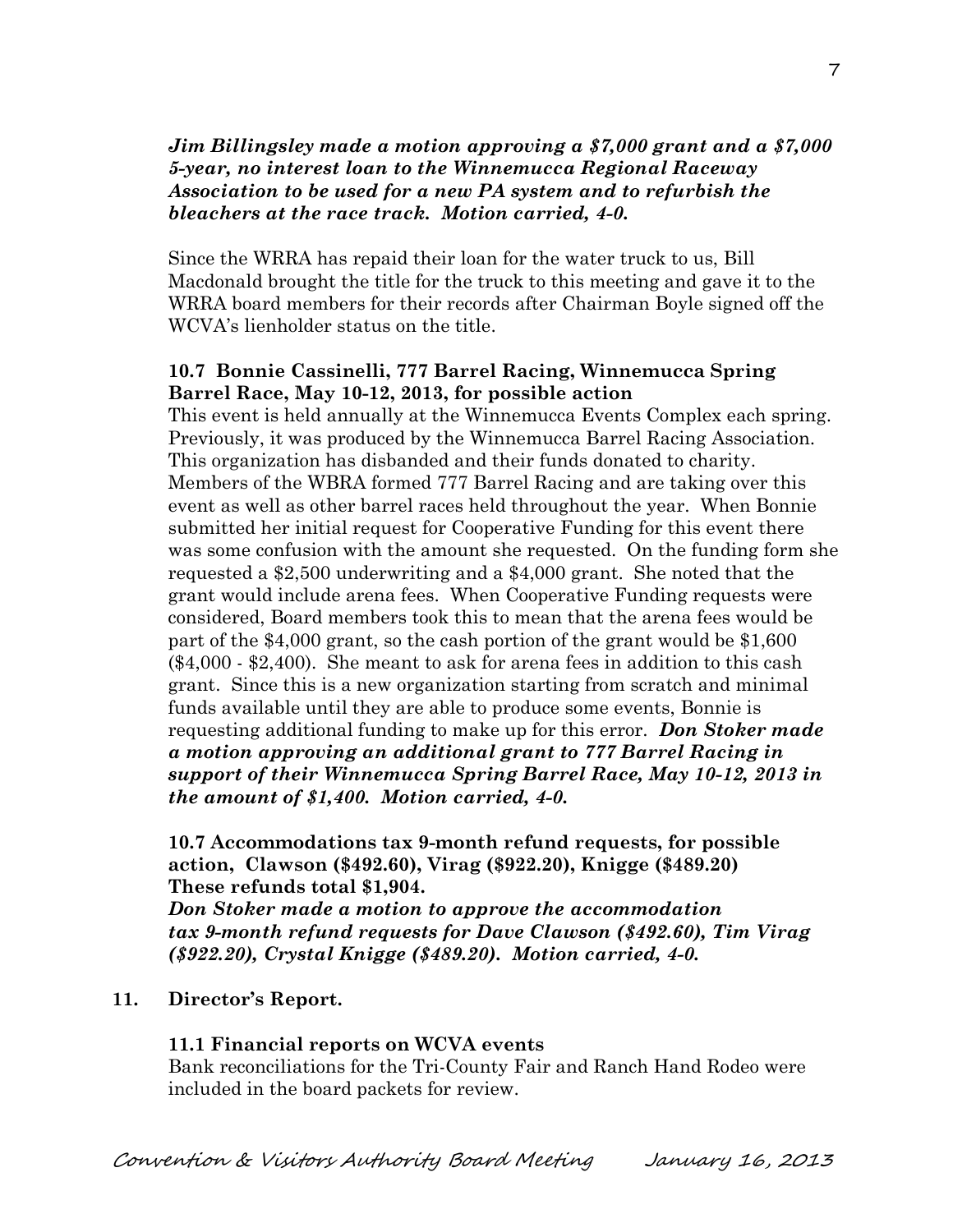# **12. Secretary and Counsel, Monthly report.**

**12.1 Review monthly report, for discussion** No report.

# **12.2 Chamber of Commerce report, for discussion**

This was included in Bill's report.

# **12.3 Update on East Hall carpet & tile installation project & invoices, for discussion & possible action**

The East Hall carpet and tile project has been completed and we have received the invoices for payment for installation. It looks great. Board members are encouraged to look around at it when they have a chance.

## **12.4 Update on East Hall Marquee and Awning Project, review draft bid request forms, for discussion and possible action** No report**.**

### **12.5 Review Counsel's rep letter for 2011-2012 audit, for discussion**  No report.

**12.6 Review ethics procedures, regs & reports, for possible action** As with all public boards, our members are required to file an Acknowledgement of Ethical Standards for Public Officials with the State of Nevada. Bill brought these forms for members to complete and he will make sure they get filed. Also, there will be a training on the Open Meeting Law on January 23 that our members are encouraged to attend. If you are interested, contact Bill for time and location.

# **13. Board Administrator.**

## **13.1 December Financial Reports, for discussion**

Room tax revenues continue to be strong.

# **13.2 Options to diversify cash investments, for possible action**

Sam Mineo has prepared a packet of information for board members to discuss. He has divided WCVA funds into three "buckets": #1 is Operating Cash for daily demands, #2 is Core Cash for anticipated expenses and #3 is Portfolio Investments designed to increase returns on funds invested for 3 months to 3 years. Mr. Mineo supplied some suggestions for the funds in bucket #3. The most conservative would be CDs, a list of possibilities is included in his handout. A little more aggressive would bonds, again a list of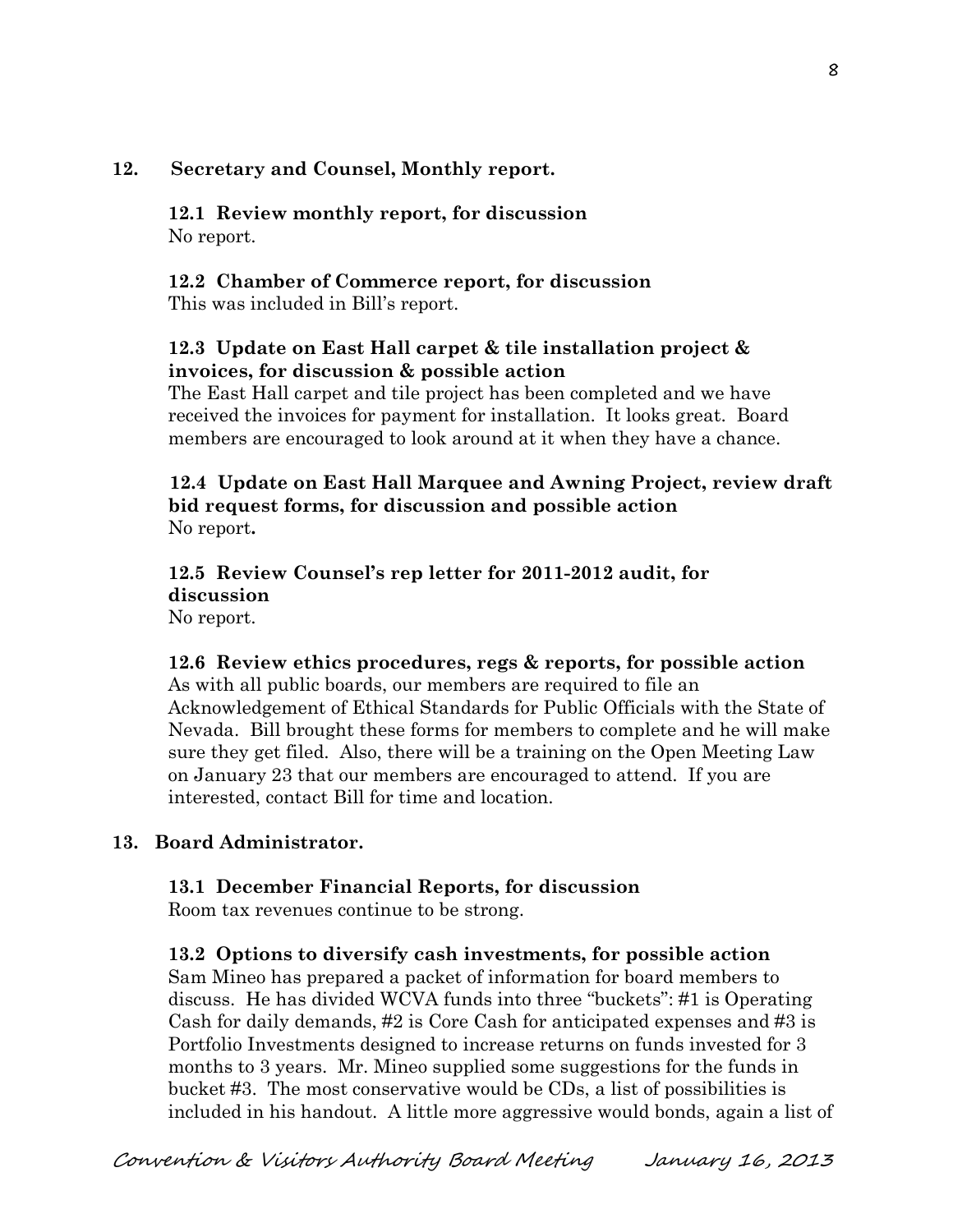possibilities was included for review. After some discussion, *Rodd William Stowell made a motion authorizing Sam Mineo of Nevada State Bank to write a specific policy for WCVA investment funds of \$2.1 million that would be a combination of CDs and bonds. Motion carried, 4-0.* 

**13.3 Status of room tax audits, for possible action** No report.

## **14. Other Business.**

## **14.1 2012 WCVA audit**

Kendall reported that Steele & Associates will give the 2012 WCVA audit report to the board at the February 2013 meeting.

## **14.2 WEC locker rooms**

Kim has been looking into possible solutions to providing locker rooms for athletic events at the Indoor Event Center. He has come across a company that has office trailers that are portable and could be moved around to different locations as they are needed. Board members expressed concern that they did not include restroom facilities and directed Kim to see if this same company had similar units with restrooms or other alternatives for this use. Kim will keep looking for a solution.

# **15. Regular Business. Next Meeting. The Board confirmed the next regular meeting date of Wednesday, February 20, 2013, 4:00 pm.**

**16. Adjourn.** *Don Stoker made a motion to adjourn this meeting. Motion carried, 4-0.* The meeting was adjourned at 6:15 pm to the next regular meeting, or to the earlier call of the Chairman or to the call of any three (3) members of the Board on three (3) working days notice.

Respectfully submitted,

Shelly Noble